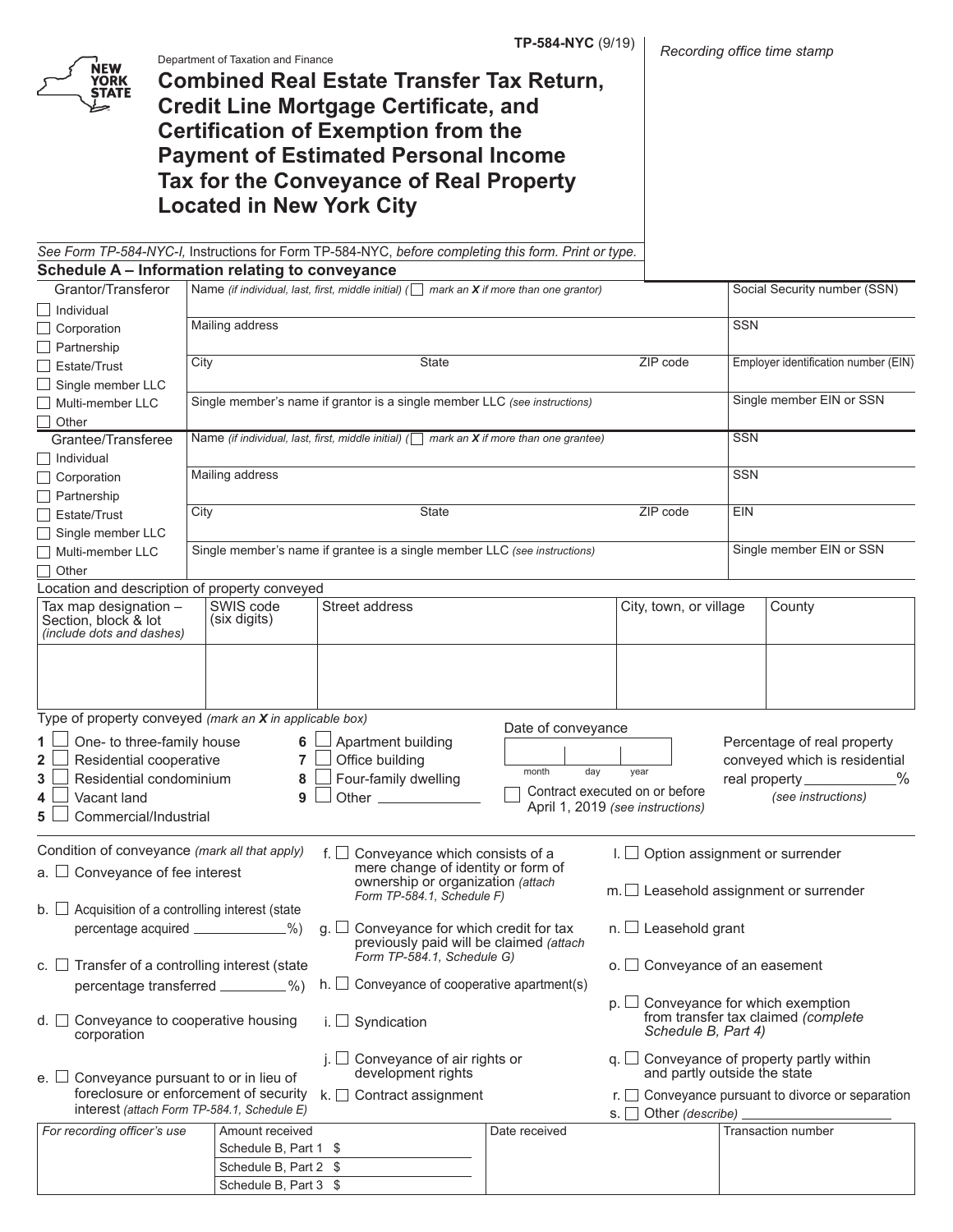|  |  | Schedule B - Real estate transfer tax return (Tax Law Article 31) |  |
|--|--|-------------------------------------------------------------------|--|
|--|--|-------------------------------------------------------------------|--|

| Part 1 – Computation of tax due (in addition to the tax on line 4, you must compute the tax on lines 5a and 5b, if applicable)                                                                                                 |                  |  |
|--------------------------------------------------------------------------------------------------------------------------------------------------------------------------------------------------------------------------------|------------------|--|
| 1 Enter amount of consideration for the conveyance (if you are claiming a total exemption from tax, mark an $X$ in the                                                                                                         |                  |  |
|                                                                                                                                                                                                                                | 1.               |  |
|                                                                                                                                                                                                                                | 2.               |  |
|                                                                                                                                                                                                                                | 3.               |  |
|                                                                                                                                                                                                                                | 4.               |  |
| 5a Tax: \$1.25 for each \$500, or fractional part thereof, of consideration for the conveyance of residential real<br>property located in New York City if the amount on line 3 is \$3 million or more (see instructions)  5a. |                  |  |
| 5b Tax: \$1.25 for each \$500, or fractional part thereof, of consideration for the conveyance of property located in                                                                                                          |                  |  |
| New York City other than residential real property, if the amount on line 1 is \$2 million or more (see instructions) 5b.                                                                                                      |                  |  |
|                                                                                                                                                                                                                                | 6.               |  |
| 7 Amount of credit claimed for tax previously paid (see instructions and attach Form TP-584.1, Schedule G)                                                                                                                     |                  |  |
|                                                                                                                                                                                                                                | 8.               |  |
| <b>Part 2</b> – Computation of additional tax due on the conveyance of residential real property for \$1 million or more (see instructions)                                                                                    |                  |  |
|                                                                                                                                                                                                                                | $\overline{1}$ . |  |
| 2 Taxable consideration (multiply line 1 by the percentage of the premises which is residential real property, as shown in Schedule A)                                                                                         | 2.               |  |
|                                                                                                                                                                                                                                | 3.               |  |

| Part 3 – Computation of supplemental tax due on the conveyance of residential real property, or interest therein,<br>located in New York City, for \$2 million or more (see instructions) |    |  |
|-------------------------------------------------------------------------------------------------------------------------------------------------------------------------------------------|----|--|
|                                                                                                                                                                                           |    |  |
| 2 Taxable consideration (multiply line 1 by the percentage of the premises which is residential real property, as shown in Schedule A)                                                    | 2. |  |
|                                                                                                                                                                                           |    |  |

| * The total tax (from Part 1, line 8; Part 2, line 3; and Part 3, line 3 above) is due within 15 days from |
|------------------------------------------------------------------------------------------------------------|
| the date of conveyance.                                                                                    |

**Part 4** – Explanation of exemption claimed on Part 1, line 1 *(mark an X in any boxes that apply)*

The conveyance of real property is exempt from the real estate transfer tax for the following reason:

|              | a. Conveyance is to the United Nations, the United States of America, New York State, or any of their instrumentalities,<br>agencies, or political subdivisions (or any public corporation, including a public corporation created pursuant to agreement                                                                                                                                                                                                                                         |   |  |
|--------------|--------------------------------------------------------------------------------------------------------------------------------------------------------------------------------------------------------------------------------------------------------------------------------------------------------------------------------------------------------------------------------------------------------------------------------------------------------------------------------------------------|---|--|
|              |                                                                                                                                                                                                                                                                                                                                                                                                                                                                                                  | a |  |
|              |                                                                                                                                                                                                                                                                                                                                                                                                                                                                                                  |   |  |
|              |                                                                                                                                                                                                                                                                                                                                                                                                                                                                                                  |   |  |
|              | d. Conveyance of real property is without consideration and not in connection with a sale, including conveyances conveying                                                                                                                                                                                                                                                                                                                                                                       |   |  |
|              |                                                                                                                                                                                                                                                                                                                                                                                                                                                                                                  |   |  |
|              | f. Conveyance is a mere change of identity or form of ownership or organization where there is no change in beneficial                                                                                                                                                                                                                                                                                                                                                                           |   |  |
|              | ownership. (This exemption cannot be claimed for a conveyance to a cooperative housing corporation of real property                                                                                                                                                                                                                                                                                                                                                                              |   |  |
|              |                                                                                                                                                                                                                                                                                                                                                                                                                                                                                                  |   |  |
|              |                                                                                                                                                                                                                                                                                                                                                                                                                                                                                                  |   |  |
|              | i. Conveyance consists of the execution of a contract to sell real property, without the use or occupancy of such property, or                                                                                                                                                                                                                                                                                                                                                                   |   |  |
| $\mathbf{L}$ | Conveyance of an option or contract to purchase real property with the use or occupancy of such property where the<br>consideration is less than \$200,000 and such property was used solely by the grantor as the grantor's personal residence<br>and consists of a one-, two-, or three-family house, an individual residential condominium unit, or the sale of stock<br>in a cooperative housing corporation in connection with the grant or transfer of a proprietary leasehold covering an |   |  |
|              | k. Conveyance is not a conveyance within the meaning of Tax Law, Article 31, § 1401(e) (attach documents                                                                                                                                                                                                                                                                                                                                                                                         |   |  |
|              |                                                                                                                                                                                                                                                                                                                                                                                                                                                                                                  |   |  |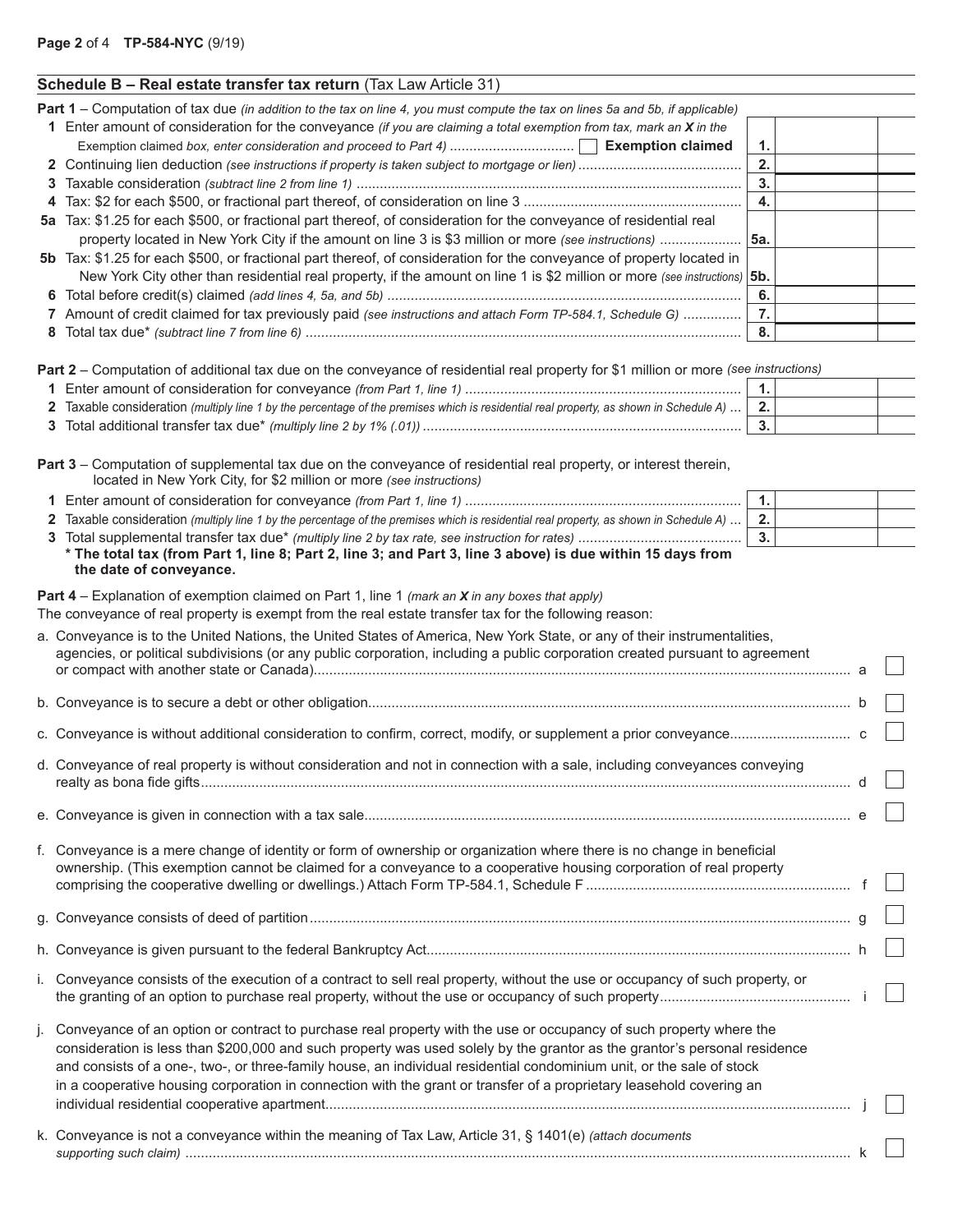# **Schedule C – Credit Line Mortgage Certificate** (Tax Law Article 11)

| Complete the following only if the interest being transferred is a fee simple interest.                                                                                                                                                                                                                                                                                                                                                                                                                 |
|---------------------------------------------------------------------------------------------------------------------------------------------------------------------------------------------------------------------------------------------------------------------------------------------------------------------------------------------------------------------------------------------------------------------------------------------------------------------------------------------------------|
| This is to certify that: (mark an $X$ in the appropriate box)                                                                                                                                                                                                                                                                                                                                                                                                                                           |
| The real property being sold or transferred is not subject to an outstanding credit line mortgage.                                                                                                                                                                                                                                                                                                                                                                                                      |
| 2.<br>The real property being sold or transferred is subject to an outstanding credit line mortgage. However, an exemption from the tax<br>is claimed for the following reason:                                                                                                                                                                                                                                                                                                                         |
| The transfer of real property is a transfer of a fee simple interest to a person or persons who held a fee simple interest in the<br>real property (whether as a joint tenant, a tenant in common or otherwise) immediately before the transfer.                                                                                                                                                                                                                                                        |
| b<br>The transfer of real property is (A) to a person or persons related by blood, marriage or adoption to the original obligor<br>or to one or more of the original obligors or (B) to a person or entity where 50% or more of the beneficial interest in such real<br>property after the transfer is held by the transferor or such related person or persons (as in the case of a transfer to a<br>trustee for the benefit of a minor or the transfer to a trust for the benefit of the transferor). |
| The transfer of real property is a transfer to a trustee in bankruptcy, a receiver, assignee, or other officer of a court.<br>C                                                                                                                                                                                                                                                                                                                                                                         |
| The maximum principal amount secured by the credit line mortgage is \$3 million or more, and the real property being sold<br>or transferred is not principally improved nor will it be improved by a one- to six-family owner-occupied residence or dwelling.                                                                                                                                                                                                                                           |
| Note: for purposes of determining whether the maximum principal amount secured is \$3 million or more as described above, the<br>amounts secured by two or more credit line mortgages may be aggregated under certain circumstances. See TSB-M-96(6)-R for<br>more information regarding these aggregation requirements.                                                                                                                                                                                |
| Other (attach detailed explanation).<br>e                                                                                                                                                                                                                                                                                                                                                                                                                                                               |
| 3.<br>The real property being transferred is presently subject to an outstanding credit line mortgage. However, no tax is due for the<br>following reason:                                                                                                                                                                                                                                                                                                                                              |
| A certificate of discharge of the credit line mortgage is being offered at the time of recording the deed.                                                                                                                                                                                                                                                                                                                                                                                              |
| b<br>A check has been drawn payable for transmission to the credit line mortgagee or the mortgagee's agent for the balance due,<br>and a satisfaction of such mortgage will be recorded as soon as it is available.                                                                                                                                                                                                                                                                                     |
| The real property being transferred is subject to an outstanding credit line mortgage recorded in _<br>4.                                                                                                                                                                                                                                                                                                                                                                                               |
| (insert liber and page or reel or other identification of the mortgage). The maximum principal amount of debt or obligation secured<br>by the mortgage is $-$<br>No exemption from tax is claimed and the tax of _                                                                                                                                                                                                                                                                                      |
| is being paid herewith. (Make check payable to county clerk where deed will be recorded or, if the recording is to take place in<br>New York City but not in Richmond County, make check payable to the NYC Department of Finance.)                                                                                                                                                                                                                                                                     |
| Signature (both the grantors and grantees must sign)                                                                                                                                                                                                                                                                                                                                                                                                                                                    |
| The undersigned certify that the above information contained in Schedules A, B, and C, including any return, certification, schedule, or                                                                                                                                                                                                                                                                                                                                                                |

certify that the above information contained in Schedules A, B, and C, including any return, certification, schedule, or attachment, is to the best of their knowledge, true and complete, and authorize the person(s) submitting such form on their behalf to receive a copy for purposes of recording the deed or other instrument effecting the conveyance.

| Grantor signature | Title | Grantee signature | Title |
|-------------------|-------|-------------------|-------|
|                   |       |                   |       |
|                   |       |                   |       |
|                   |       |                   |       |
| Grantor signature | Title | Grantee signature | Title |

**Reminder:** Did you complete all of the required information in Schedules A, B, and C? Are you required to complete Schedule D? If you marked *e*, *f*, or *g* in Schedule A, did you complete Form TP-584.1? If the contract was executed prior to April 1, 2019, did you attach the necessary verification? Have you attached your check(s) made payable to the county clerk where recording will take place or, if the recording is in the New York City boroughs of Manhattan, Bronx, Brooklyn, or Queens, to the *NYC Department of Finance*? If no recording is required, send this return and your check(s), made payable to the *NYS Department of Taxation and Finance,* directly to the NYS Tax Department, RETT Return Processing, PO Box 5045, Albany NY 12205-0045. If not using U.S. Mail, see Publication 55, *Designated Private Delivery Services*.